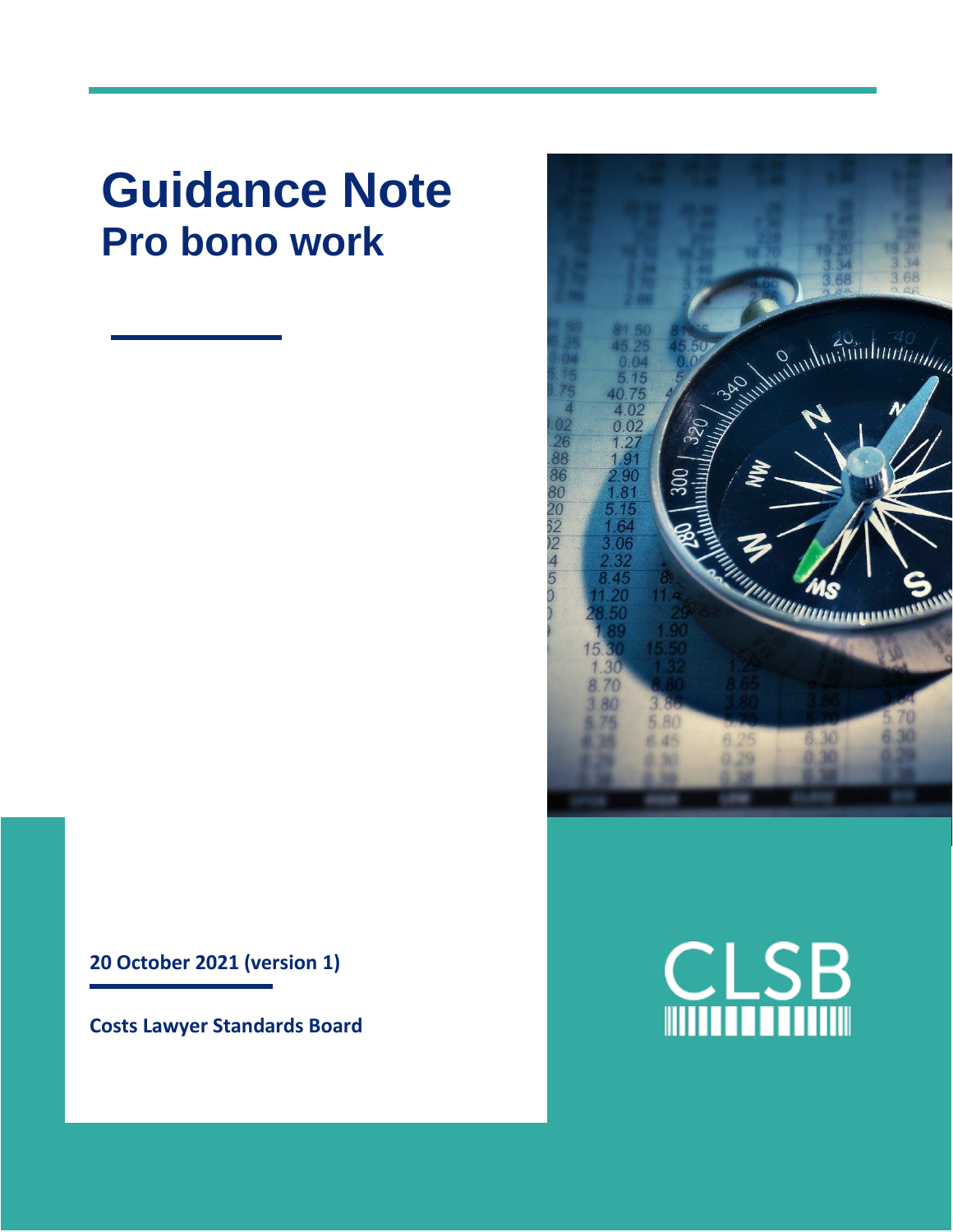## Providing pro bono services

- 1. Pro bono work is legal work done by lawyers for free. It can include giving advice at drop-in clinics, helping a charity with a piece of legal work or representing someone in court proceedings.
- 2. We encourage all Costs Lawyers to allocate a portion of their professional time to providing pro bono services. This is not a regulatory obligation, but a voluntary way of using your unique and privileged position of being a lawyer to give back to the community and improve access to justice. Pro bono work can also increase job satisfaction and help you expand your networks.

### Linking up with others

- 3. While Costs Lawyers can provide pro bono services on their own account, it can often help to link up with other organisations that specialise in providing free advice, as they can identify the relevant needs of prospective pro bono clients and fit a Costs Lawyer's contribution into a package of services.
- 4. The [National Pro Bono Centre](http://www.nationalprobonocentre.org.uk/pro-bono-week/volunteer-portal/) (NPBC) has a list of volunteering opportunities. You can also get in touch with your local [Citizens Advice Bureau](https://www.citizensadvice.org.uk/about-us/support-us/volunteering/) or [Law Centre.](https://www.lawcentres.org.uk/lcn-s-work/volunteer-with-us)
- 5. The NPBC also runs a Pro Bono Week each year. You can visit the [Pro Bono Week](http://probonoweek.org.uk/)  [webpage](http://probonoweek.org.uk/) to find out about ways to get involved.

### Standard of pro bono work

- 6. The fact that a service is provided for free does not, of course, mean that the standard of service should differ from that which you provide to fee-paying clients.
- 7. The [Costs Lawyer Code of Conduct](https://clsb.info/for-costs-lawyers/costs-lawyer-handbook/) will continue to apply to any work you carry out. If you are providing the work on your own account, then check to ensure it is covered by your professional indemnity insurance policy and that an appropriate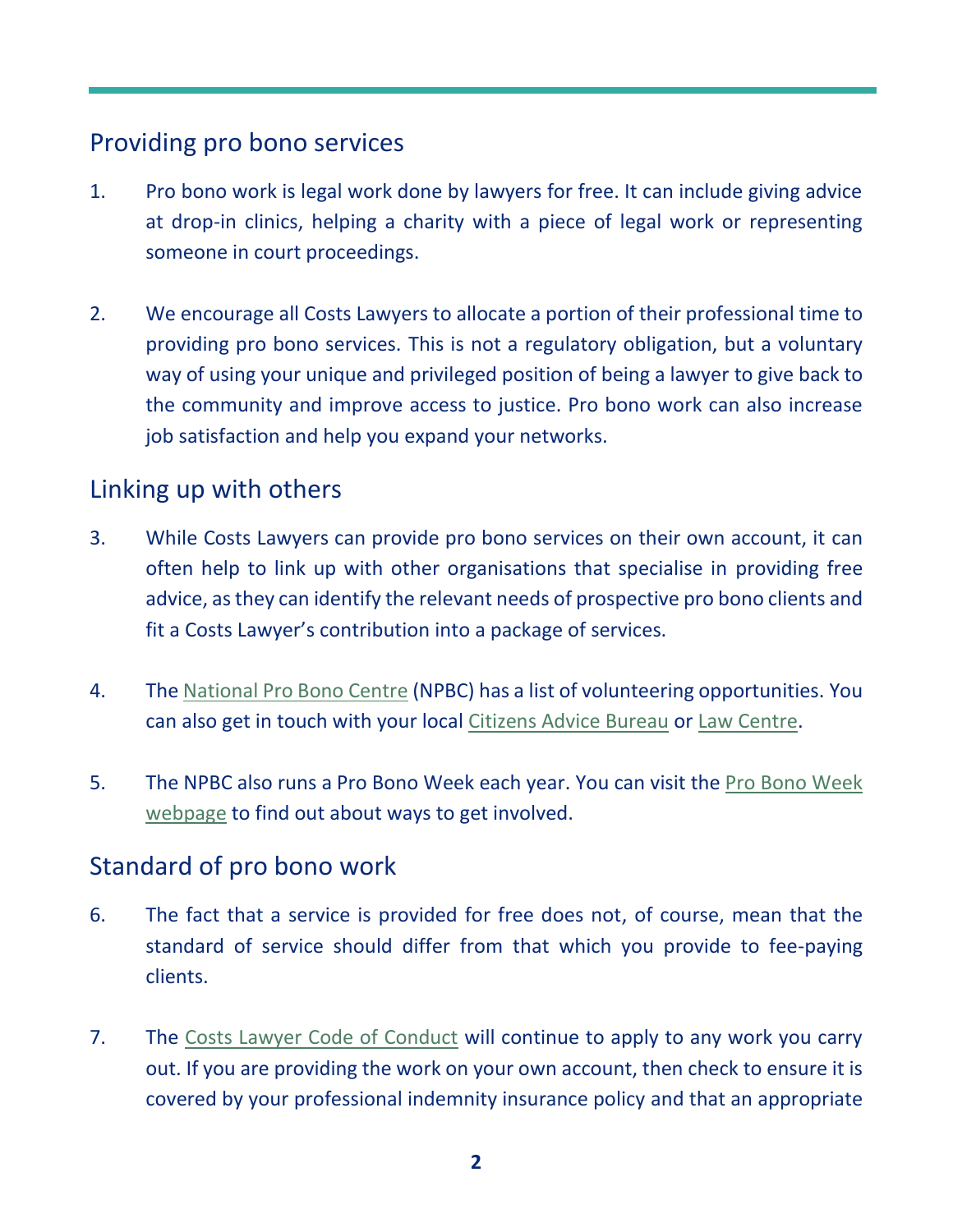client care letter is in place. If you are providing the work through anther organisation, for example as part of a law clinic, it will usually be reasonable to rely on their insurance arrangements although you should check that it extends to cover Costs Lawyers and advice about costs.

- 8. The NPBC has developed a [handbook](https://www.barcouncil.org.uk/resource/probonohandbook-2019-npbc-pdf.html) with guidance for lawyers carrying out pro bono work. This includes useful advice about how to run pro bono matters and issues you should consider before you begin.
- 9. LawWorks, one of the leading free advice charities, has developed a [protocol for](https://www.lawworks.org.uk/why-pro-bono/what-pro-bono/pro-bono-protocol#:~:text=The%20Pro%20Bono%20Protocol%20was%20developed%20to%20promote,requirements%20that%20all%20lawyers%20must%20achieve%20and%20observe.)  [carrying out pro bono work](https://www.lawworks.org.uk/why-pro-bono/what-pro-bono/pro-bono-protocol#:~:text=The%20Pro%20Bono%20Protocol%20was%20developed%20to%20promote,requirements%20that%20all%20lawyers%20must%20achieve%20and%20observe.) which we would encourage you to sign up to.

#### Pro bono costs orders in proceedings

- 10. Pro bono costs orders (also called section 194 orders, after section 194 of the Legal Services Act 2007) are the same as ordinary legal costs orders but they apply where a party has received free legal representation by any lawyer in the proceedings.
- 11. If you are successful on behalf of your client in proceedings where you have acted on a pro bono basis, the court can order the losing party to make a payment that:
	- is based on what a paying client would receive;
	- covers any period when free representation was provided.
- 12. The costs are paid to the Access to Justice Foundation, a charity that distributes money to agencies and projects which give free legal advice. See the [LawWorks](https://www.lawworks.org.uk/why-pro-bono/pro-bono-cost-orders)  [website](https://www.lawworks.org.uk/why-pro-bono/pro-bono-cost-orders) for further guidance.

## Legal aid and other sources of funding

13. As the LawWorks protocol states, the availability of appropriate publicly funded legal advice or representation, and opportunities for alternative funding, should always be considered before a lawyer undertakes pro bono work for an individual.